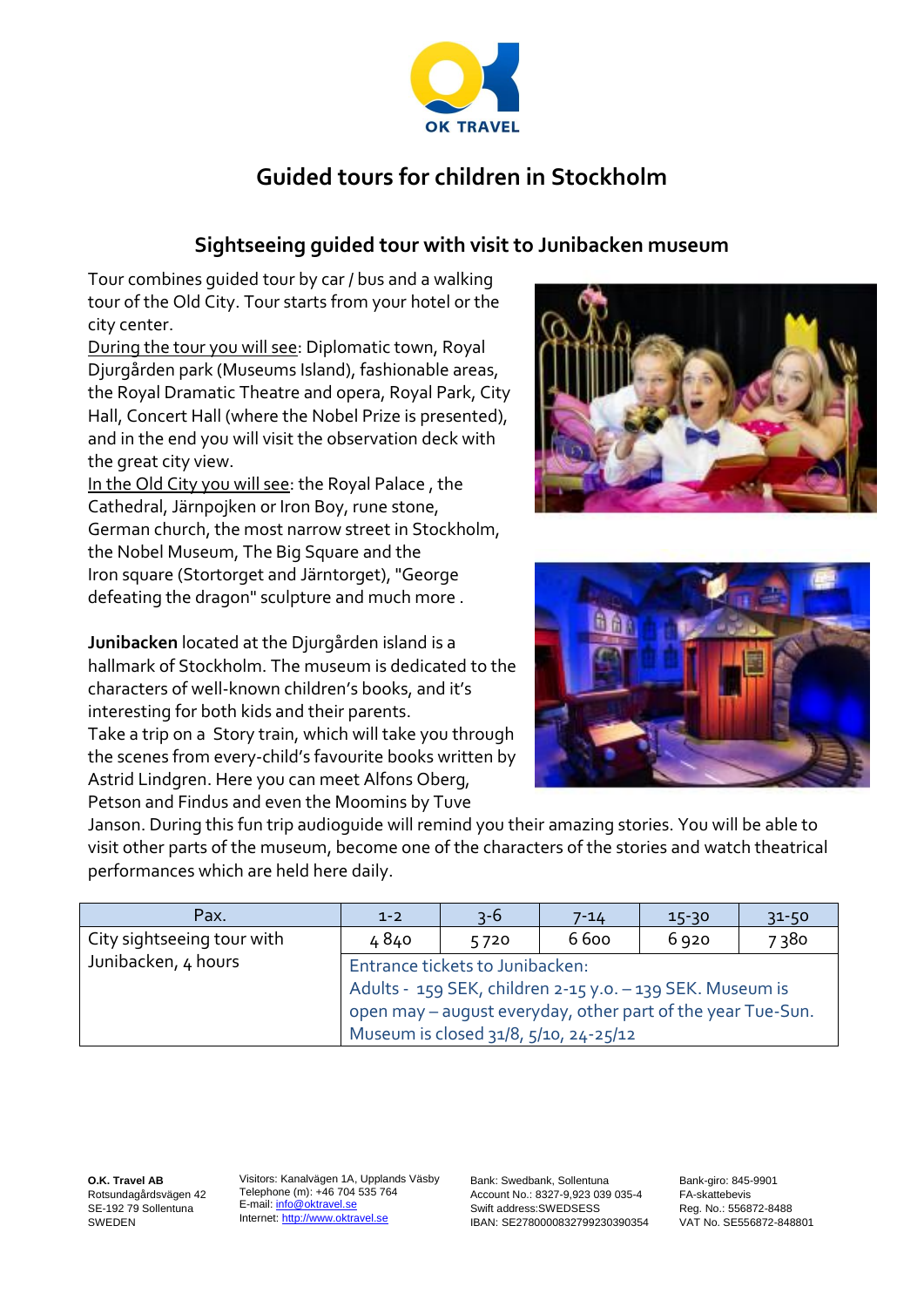

### **Visit to Junibacken museum and Vasa museum.**

**Junibacken** located at the Djurgården island is a hallmark of Stockholm. This museum is dedicated to the characters of well-known children's books, and it's interresting for bothe kids and their parents. Take a trip on a Story train, which will take you through the scenes from every-child's favourite books written by Astrid Lindgren. Here you can meet Alfons Oberg, Petson and Findus and even the Moomins by Tuve Janson. . During this fun trip audioguide will remind you their amazing stories. You will be able to visit other parts of the museum, become one of the characters of the stories and watch theatrical performances which are held here daily.

**Vasa Museum.** Vasa is one and only in the whole world XVII century ship preserved to this day. By virtue of the fact that 95 percent of the ship is extant, including hundreds of carved sculptures, Vasa possess a unique artistic value and is one of the major tourist attractions in the world scale.

You can see the ship in the specially constructed museum in Stockholm, in which there are 9 exhibitions dedicated to different aspects of the ship and the life of the people at that time, souvenir shop with a good choice of merchandise and a high-quality restaurant. The movie about Vasa is also broadcasted there in 16 languages!

Vasa museum is visited by more visitors than in any other museum in Scandinavia. Stockholm deserves a visit just for Vasa museum!







| Pax.                   | $1 - 2$                                                        | $3 - 6$ | $7 - 14$ | $15 - 30$ | $31 - 50$ |  |
|------------------------|----------------------------------------------------------------|---------|----------|-----------|-----------|--|
| Walking guided tour,   | 1820                                                           | 1820    | 1900     | 1900      | 1900      |  |
| ้ ? hour               | Entrance tickets to Junibacken:                                |         |          |           |           |  |
| Start from Vasa museum | Adults - 159 SEK, children 2-15 y.o. - 139 SEK. Museum is      |         |          |           |           |  |
|                        | open may - august everyday, other part of the year Tue-Sun.    |         |          |           |           |  |
|                        | Museum is closed 31/8, 5/10, 24-25/12                          |         |          |           |           |  |
|                        | Vasa museum, entrance tickets: adults - 130 SEK, kids up to 18 |         |          |           |           |  |
|                        | y.o. - free. Museum is open every day, except 1/1, 23-25/12.   |         |          |           |           |  |

**O.K. Travel AB** Rotsundagårdsvägen 42 SE-192 79 Sollentuna SWEDEN

Visitors: Kanalvägen 1A, Upplands Väsby Telephone (m): +46 704 535 764 E-mail: info@oktravel.se Internet: [http://www.oktravel.se](http://www.oktravel.se/)

Bank: Swedbank, Sollentuna Account No.: 8327-9,923 039 035-4 Swift address:SWEDSESS IBAN: SE2780000832799230390354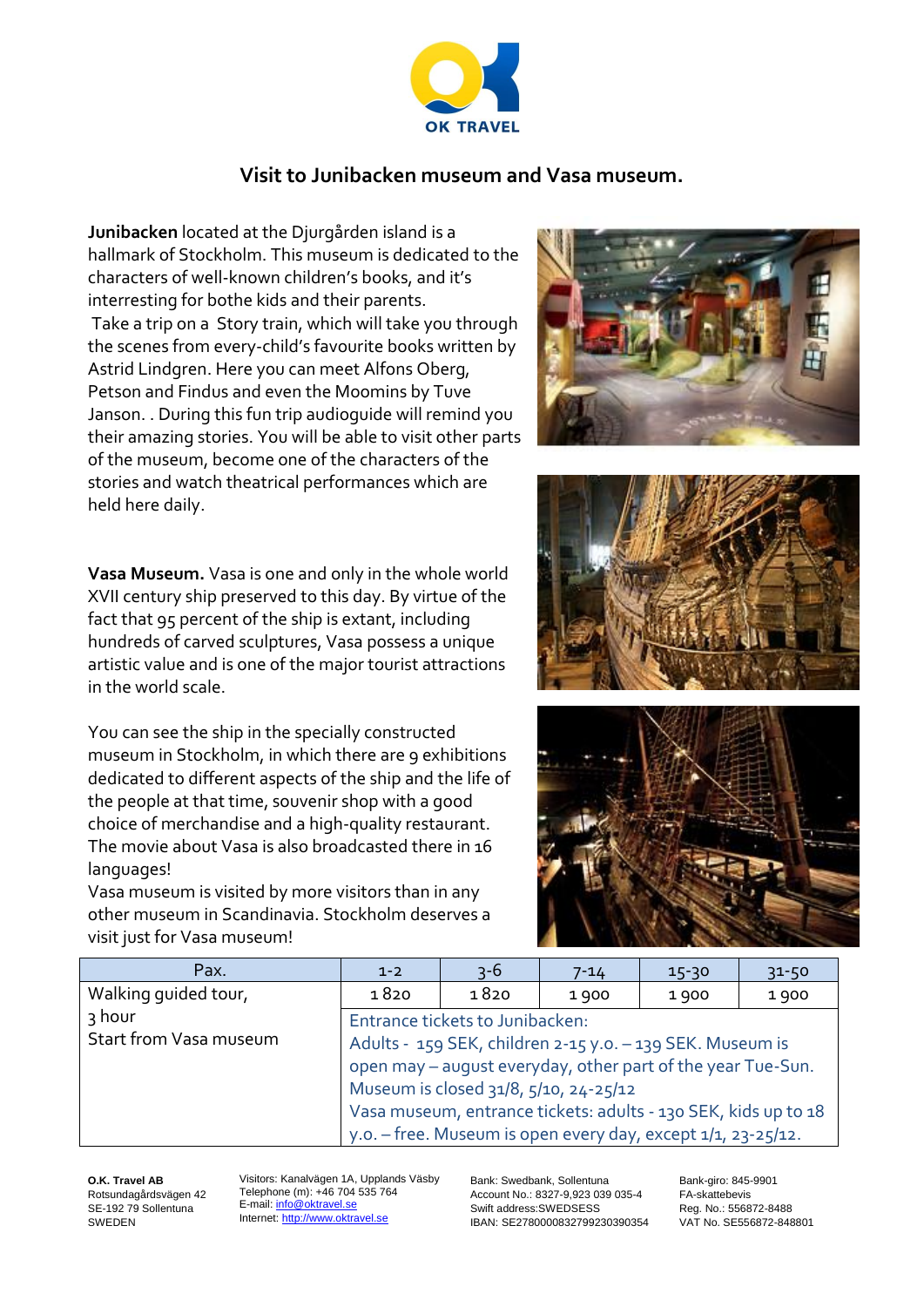

## **Open Air Skansen museum and Aquaria**

#### **Skansen is a well-known open-air museum at Djurgården island, where you can see Sweden in the nutshell.**

Here you can see the miniature town and villages of XVII – XIX centuries, the buildings of which were transferred here from different parts of Sweden. You will be able to see life and crafts of the time – like the traditional bakery where famous Swedish knackebröd is made or glass workshop. Skansen also offers to its guests a zoo, restaurants of Swedish cuisine, museum Aquaria and great views over Stockholm.

#### **Skansen-Aquaria**

Welcome to one of the most unusual museums - Skansen Aquaria. Here you will find many types of fish and coral reefs, monkeys, lizards, snakes, spiders,

crocodiles, parrots, turtles, scorpions and black rats, lemurs, sloths and many other animals. In a pond of the museum you will see huge sharks, which you even be able to pat on the backs!

In April, Aquaria has opened a new exhibition, which consists of all kinds of reptiles: salamanders, the most beautiful frogs of different species, spider Imze and boa Snoddas are waiting for you!

| Pax.                           | $1 - 2$                                                                                                                                                         | $3 - 6$                                     | $7 - 14$ | $15 - 30$ | $31 - 50$ |  |
|--------------------------------|-----------------------------------------------------------------------------------------------------------------------------------------------------------------|---------------------------------------------|----------|-----------|-----------|--|
| Walking guided tour,           | 1650                                                                                                                                                            | 1650                                        | 1725     | 1725      | 1725      |  |
| 3 hour                         |                                                                                                                                                                 |                                             |          |           |           |  |
| Start from central entrance to | Entrance tickets to Skansen: january-march - adults - 100 SEK,;                                                                                                 |                                             |          |           |           |  |
| Skansen                        | april-may and september - adults 130 SEK; june-august - adults                                                                                                  |                                             |          |           |           |  |
|                                | 170 SEK; october-december - adults 100 SEK                                                                                                                      |                                             |          |           |           |  |
|                                | Children 6-15 y.o. all year round - 60 SEK.<br>* During some events entrance is more expensive.<br>Entrance tickets to Aquaria: adults - 100 SEK; children 6-15 |                                             |          |           |           |  |
|                                |                                                                                                                                                                 |                                             |          |           |           |  |
|                                |                                                                                                                                                                 |                                             |          |           |           |  |
|                                |                                                                                                                                                                 | y.o. $-60$ SEK; children 3-5 y.o. $-40$ SEK |          |           |           |  |

**O.K. Travel AB** Rotsundagårdsvägen 42 SE-192 79 Sollentuna SWEDEN

Visitors: Kanalvägen 1A, Upplands Väsby Telephone (m): +46 704 535 764 E-mail: info@oktravel.se Internet: [http://www.oktravel.se](http://www.oktravel.se/)

Bank: Swedbank, Sollentuna Account No.: 8327-9,923 039 035-4 Swift address:SWEDSESS IBAN: SE2780000832799230390354





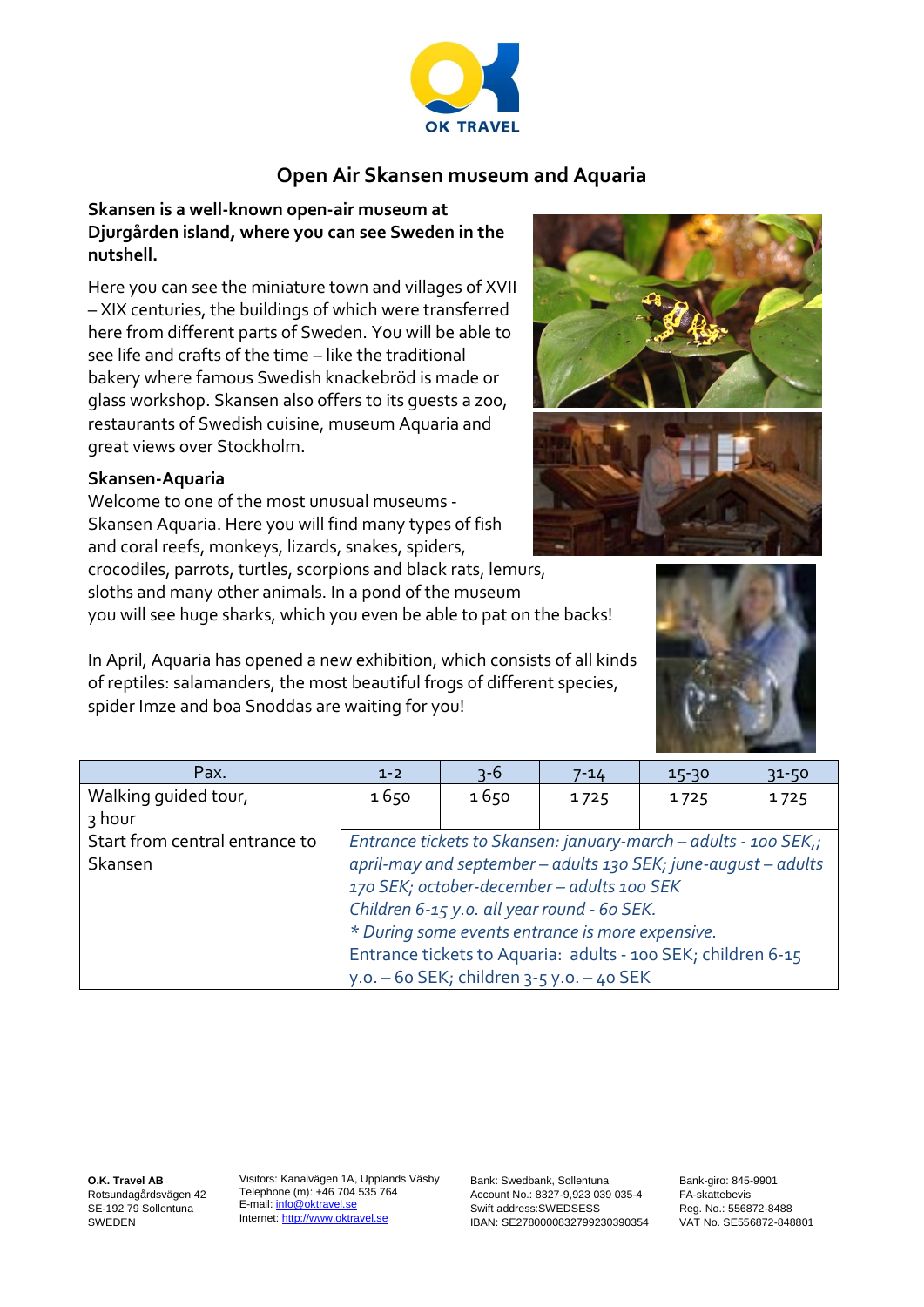

## **Sightseeing tou of Stockholm with visit to The Royal Armoury**

Tour combines guided tour by car / bus and a walking tour of the Old City. Tour starts from your hotel or the city center.

During the tour you will see: Diplomatic town, Royal Djurgården park (Museums Island), fashionable areas, the Royal Dramatic Theatre and opera, Royal Park, City Hall, Concert Hall (where the Nobel Prize is presented), and in the end you will visit the observation deck with the great city view.

In the Old City you will see: the Royal Palace , the Cathedral, Järnpojken or Iron Boy, rune stone,

German church, the most narrow street in Stockholm, the Nobel Museum, The Big Square and the

Iron square (Stortorget and Järntorget), "George defeating the dragon" sculpture and much more .

At the Royal Armory the history of the Swedish Royal family is presented for children and adults in mysterious vaulted cellars of the Royal Palace. Gorgeous costumes and sparkling carriages take visitors away to the times of fabulous coronations, magnificent Royal Weddings and Christenings, as well as funerals and court intrigues. Expensive heavily decorated weapons, armour and other military attributes tell us dramatic stories of both peace and war time.



| Pax.                        | $1 - 2$                                                        | $3 - 6$                                          | $7 - 14$ | $15 - 30$ | $31 - 50$ |  |
|-----------------------------|----------------------------------------------------------------|--------------------------------------------------|----------|-----------|-----------|--|
| Sightseeing guided tour and | 4840                                                           | 5720                                             | 6600     | 6890      | 7380      |  |
| The Royal Armory, 4 hours   | Entrance tickets to the Royal Armoury: adult 100 SEK, children |                                                  |          |           |           |  |
|                             | up to 18 y.o. - free. Museum is open everyday during may-      |                                                  |          |           |           |  |
|                             |                                                                | august and Tue to Sun in other time of the year. |          |           |           |  |

**O.K. Travel AB** Rotsundagårdsvägen 42 SE-192 79 Sollentuna SWEDEN

Visitors: Kanalvägen 1A, Upplands Väsby Telephone (m): +46 704 535 764 E-mail: info@oktravel.se Internet: [http://www.oktravel.se](http://www.oktravel.se/)

Bank: Swedbank, Sollentuna Account No.: 8327-9,923 039 035-4 Swift address:SWEDSESS IBAN: SE2780000832799230390354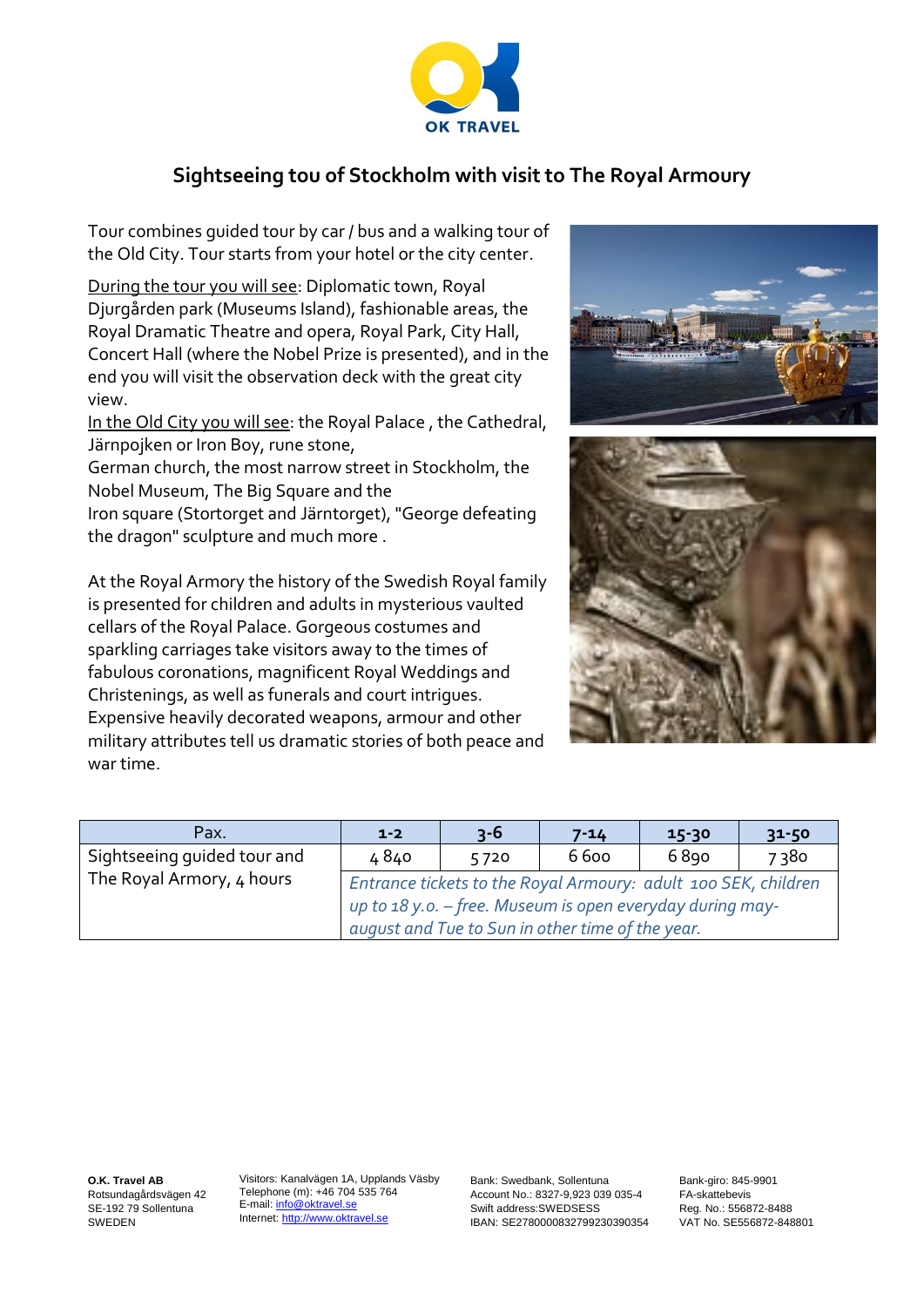

### **Tom Tits Experiment Museum Guded tour with transfer to Södertälje**

In Tom Tits experiments kids can learn many things is this playful but developmental environment. The visitors themselves are involved in all scientific and technical experiments; children conduct research and come to new discoveries for themselves. To do this, it does not require special training. The experiments are designed for everyone. There are also fun attractions - most of them you can ride in the summer.

In Tom Tits experiments kids can learn many things in this playful but developmental environment. The visitors themselves are involved in all scientific and technical experiments; children conduct research and come to new discoveries for themselves. To do this, it does not require special training. The experiments are designed for everyone. There are also fun attractions - most of them you can ride in the summer.

The museum is located in Sodertalje - small and friendly town on the channel connecting the lake Mälaren and the Baltic Sea. It's an hour drive from Stockholm.

|  | <b>STIMGHT</b> |
|--|----------------|
|  |                |
|  |                |

| Pax.                           | $1 - 2$                                                                                                                                                                                  | $3 - 6$ | 7-14 | $15 - 30$ | $31 - 50$ |  |
|--------------------------------|------------------------------------------------------------------------------------------------------------------------------------------------------------------------------------------|---------|------|-----------|-----------|--|
| 5 hours of quide and transport | 6050                                                                                                                                                                                     | 6 930   | 7950 | 8 2 9 0   | 8865      |  |
|                                | Entrance tickets: $01/06 - 31/08 -$ adults 225 SEK, children 3-14<br>y.o. - 189 SEK, 01/09 - 31/08 - adults 175 SEK, children 3-14 y.o.<br>$-149$ SEK, children up to 3 y.o. - for free. |         |      |           |           |  |

**O.K. Travel AB** Rotsundagårdsvägen 42 SE-192 79 Sollentuna SWEDEN

Visitors: Kanalvägen 1A, Upplands Väsby Telephone (m): +46 704 535 764 E-mail: info@oktravel.se Internet: [http://www.oktravel.se](http://www.oktravel.se/)

Bank: Swedbank, Sollentuna Account No.: 8327-9,923 039 035-4 Swift address:SWEDSESS IBAN: SE2780000832799230390354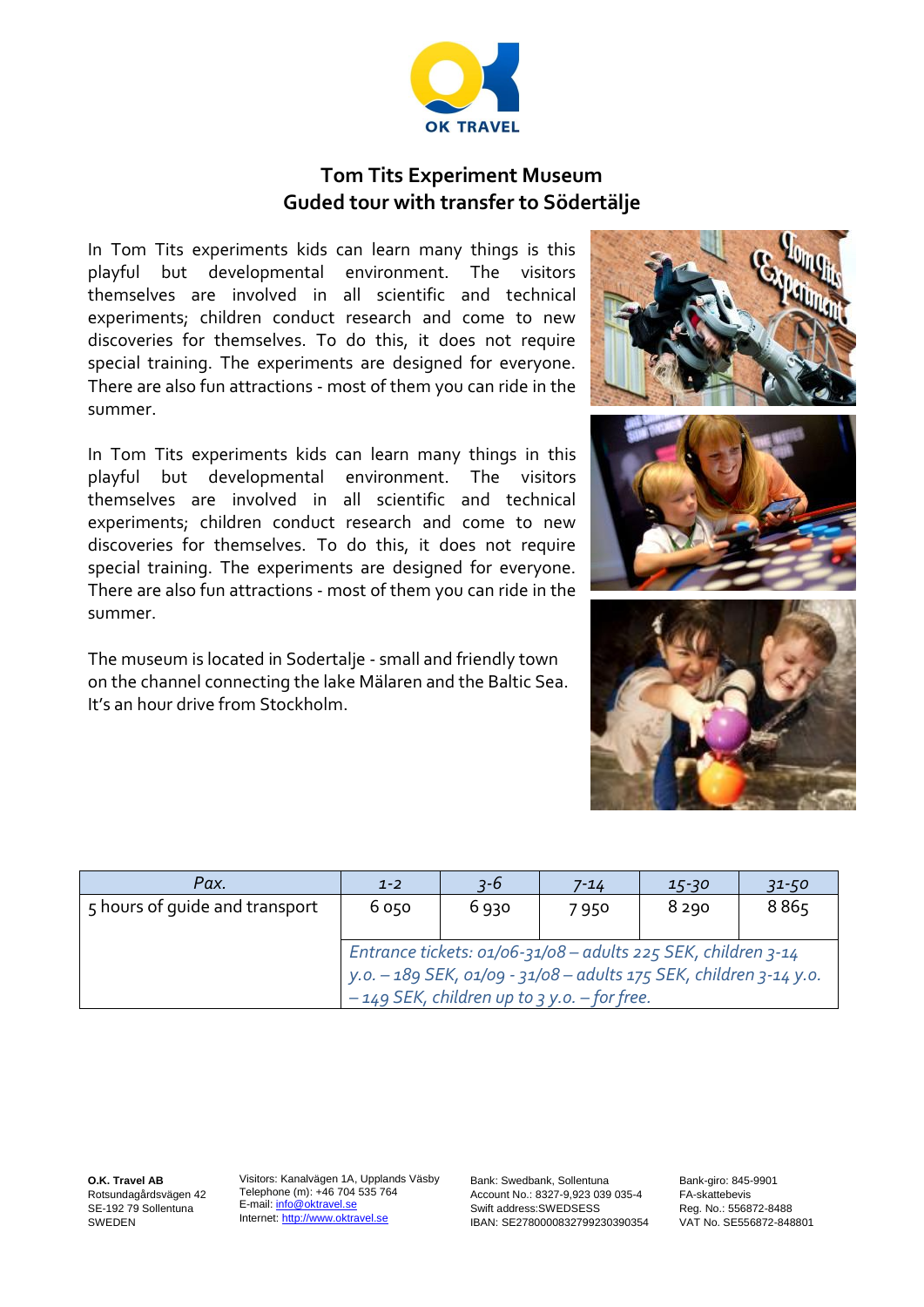

## **Butterfly House and Haga Ocean**

Just outside of Stockholm there is an amazing Butterfly museum and Aquarium located under the same roof. Enjoy the walk in the Butterfly House which looks exactly like the rain forest, see many various beautiful butterflies flying freely here. At the museums territory of 3 000 sq. m. at least 700 butterflies live.

In the Haga Ocean part of the building you can large and small reef sharks as well as numerous exotic, colourful.



| Pax.                                                         | $1 - 2$                                                                                                                                                                                            | $3 - 6$ | 7-14 | $15 - 30$ | $31 - 50$ |  |
|--------------------------------------------------------------|----------------------------------------------------------------------------------------------------------------------------------------------------------------------------------------------------|---------|------|-----------|-----------|--|
| 3 hours, Including transfers to<br>and from museum and quide | 3630                                                                                                                                                                                               | 4 180   | 5230 | 5470      | 5890      |  |
| services.                                                    | Entrance tickets - adults $145$ SEK, children $4-15$ y.o. - 70 SEK,<br>children up to $4$ y.o. for free, a family (2 adults + 2 children) - 370<br>SEK.<br>Museum is open everyday $10:00 - 17:00$ |         |      |           |           |  |

# **Swedish Museum of Natural History and Cosmonova 4D cinema**

Swedish museum of Natural history offers its visitors to get acquainted with different animals living on our planet, lear the history of the species, origin of the life on earth and of course about unique human evolution. At the present time museum accommodate more than 10 million items. Staff members work very hard to make the museum as interesting as possible, preparing many additional temporary exhibitions and entertainment for the whole family.

Here you can see the inhabitants of different parts of the



planet and rare minerals. You can learn about climate changes or learn how the human body works. New knowledge kids can receive here in playful interactive form - imagine yourself some kind of animal, jump like a rabbit, hear the heart of the whale or play a memory game with chimpanzees. One more interesting feature of this museum is the only 3D Cinema in Stockholm, called "Cosmonova". The movies are shown on the huge 24-meter dome, so that the visitors can feel themselves part of the adventure.

**O.K. Travel AB** Rotsundagårdsvägen 42 SE-192 79 Sollentuna SWEDEN

Visitors: Kanalvägen 1A, Upplands Väsby Telephone (m): +46 704 535 764 E-mail: [info@oktravel.se](mailto:info@oktravel.se)  Internet: [http://www.oktravel.se](http://www.oktravel.se/)

Bank: Swedbank, Sollentuna Account No.: 8327-9,923 039 035-4 Swift address:SWEDSESS IBAN: SE2780000832799230390354 Bank-giro: 845-9901 FA-skattebevis Reg. No.: 556872-8488 VAT No. SE556872-848801

More information you can see at [http://fjarilshuset.se/en](http://fjarilshuset.se/en/)/